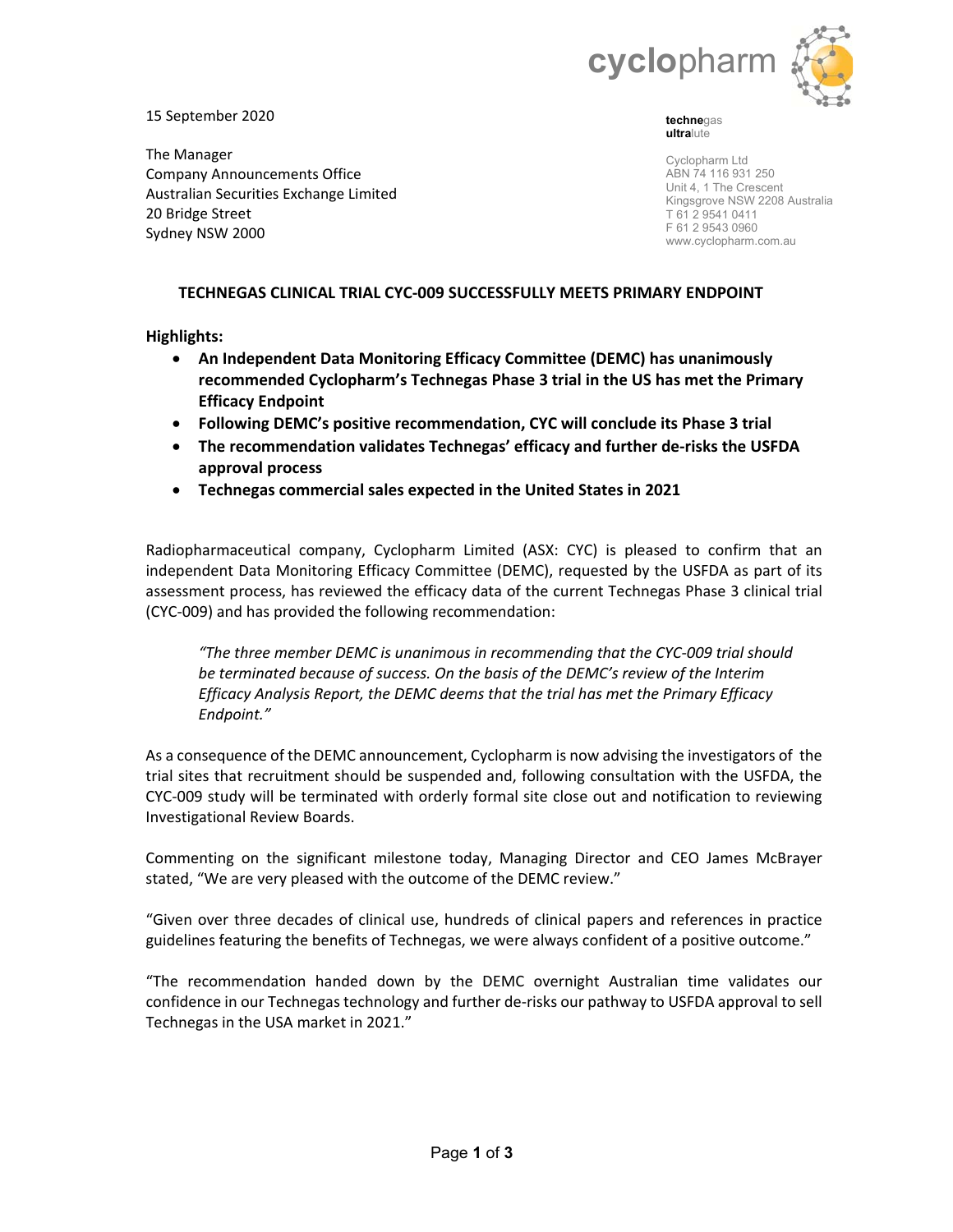## **Background**

In review of Cyclopharm's recently submitted 505(b)(2) New Drug Application for Technegas, the USFDA requested that the company carry out an unscheduled interim efficacy analysis of the clinical data generated from the 9 sites in the United States that are participating in CYC‐009 study.

The CYC‐009 clinical trial is a prospective, 240‐patient, non‐inferiority comparison against Xe‐133. The Phase 3 trial design was approved under a Special Protocol Assessment granted on 4 October 2016. For more information on the specifics of the trial please refer to ClinicalTrials.gov at https://clinicaltrials.gov/ct2/show/NCT03054870.

Due to the impact of the COVID-19 pandemic, patient recruitment for our clinical trial had significantly slowed. To date, 204 of the targeted 240 patients had been imaged. Given that 85% of the target number of patients have been recruited, the USFDA determined that it would be helpful, in its review of the Technegas NDA, to understand the substance of the CYC‐009 efficacy data. To achieve this outcome and maintain the integrity of the trial by keeping the data blinded to the company, the USFDA recommended an independent Data Monitoring Committee conduct an interim analysis focused on efficacy.

### **Next Steps towards USFDA Approval**

Commenting on next steps, Mr McBrayer stated "We are engaged in regular dialogue with the various departments within the Center for Drug Evaluation and Research (CDER), the division within the USFDA responsible for evaluating our Drug‐Device/combination product submission. We are very appreciative of the collegial approach the Agency is taking in reviewing our Technegas NDA."

| <b>Milestones</b><br>(Represented in Calendar Quarters)    | <b>USA Approval</b><br>Pathway  | <b>Status</b>                                                                                                                                |
|------------------------------------------------------------|---------------------------------|----------------------------------------------------------------------------------------------------------------------------------------------|
| <b>FDA Submission</b>                                      | Q1 2020                         | Lodged                                                                                                                                       |
| Fee Waiver / Reduction<br>Determination                    | Q <sub>2</sub> 20 <sub>20</sub> | ✓<br>Approved - \$2.9m USD Refund Received                                                                                                   |
| FDA Approval to File<br>Determination                      | Q <sub>2</sub> 20 <sub>20</sub> | Approved                                                                                                                                     |
| Review Period Confirmed <sup>1</sup>                       | Q <sub>2</sub> 20 <sub>20</sub> | 10-month Review Period Determined                                                                                                            |
| <b>Data Efficacy Monitoring</b><br><b>Committee (DEMC)</b> | 03 20 20                        | $\blacktriangledown$<br>DEMC determines CYC-009 Primary Endpoints have<br>been met and the trial should be terminated<br>because of success. |
| <b>Initiate Inventory Increase</b>                         | 03 2020                         | $\mathbf{v}$<br>Critical suppliers on notice - Targeting 200<br><b>Generator Launch - Generator Build Underway</b>                           |
| FDA Q&A Response                                           | Ongoing                         | Iterative process                                                                                                                            |
| <b>Manufacturing Site</b><br>Inspection                    | Q1 2021                         | Site inspection can occur anytime during NDA review                                                                                          |
| Target NDA Approval                                        | Q <sub>2</sub> 2021             |                                                                                                                                              |

The Milestones to Approval has been updated to include this significant announcement:

 $<sup>1</sup>$  PDUFA - Prescription Drug User Fee Act, authorizes the FDA to collect fees from drug manufacturers to fund the drug approval process and</sup> establishes deadlines by which the FDA must review new drug applications.